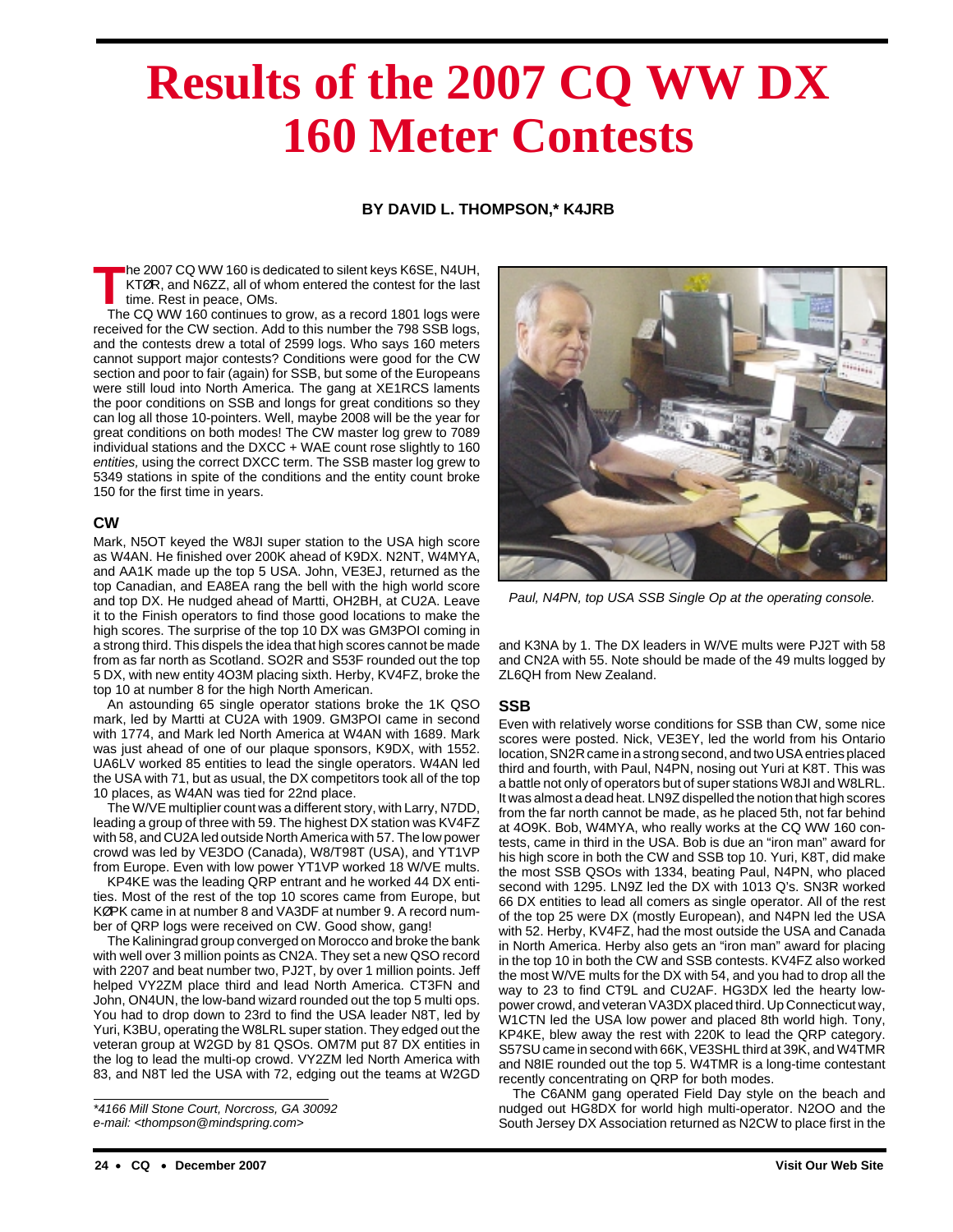

The K5FMC CW Multi-Op team (left to right): Mickey, K5MC; Barry, WC5N; Ray, W5EW; and Don, K5QK.

# **2007 PLAQUE DONORS AND WINNERS**

**SINGLE OPERATOR** 

**CW WORLD BY W4ZV (DJ8WL Memorial)**: Winner Ville Hiilesmaa, EA8EA (OH2MM). **USA BY K4TEA**: Winner W4AN South East Contest Club (Op. Mark Beckwith, N5OT). **CANADA BY ALABAMA CONTEST GROUP**: Winner John Sluymer, VE3EJ. **ZONE 3 BY N5IA**: Winner Larry Pace, N7DD. **ZONE 4 BY K4WA**: Winner John W. Battin, K9DX. **ZONE 5 BY N4PN:** Winner Andy Blank, N2NT. **AFRICA BY WS9V:** Winner None eligible. **ASIA BY K4SX**: Winner Valentin Benzar, C4M (5B4AGM). **EUROPE BY K9DX**: Winner Martti Laine, CU2A (OH2BH). **RUSSIA BY RZ3AA:** Winner Alan Biryukov, UA6LV. **OCEANIA BY K9DX:** Winner Oahu Contest Club, KH7X (Op. Mike Gibson, KH6ND). **SOUTH AMERICA BY W4NU (W4UUH Memorial)**: Winner Alan Van Buren, CE1/K7CA. **JAPAN BY ALABAMA CONTEST GROUP**: Winner Shigeru Tsukeshiba, JH2FXK. **NORTH AMERICA by CQ MAGAZINE (N4IN Memorial)**: Winner Herbert Schoenbohn, KV4FZ. **SSB WORLD BY N4NX**: Winner Nick Lekic, VE3EY. **USA BY K4JRB**: Winner Paul Newberry, N4PN. **CANADA by ALABAMA CONTEST GROUP**: Winner Ken Asmus, VA3KA. **ZONE 3 BY N4TMW**: Winner Gary Elliott, K7OX. **ZONE 4 BY N4XMX**: Winner Don Kerouac, K9NR. **ZONE 5 BY K1PX**: Winner Yuri Blanarovich, K8T (K3BU). **AFRICA BY WB4ZNH**: Winner Walter Skudlarek, CT9L (DJ6QT). **ASIA BY NT4TT/AH2BE**: Winner Spyros Stavrinides, H22H (5B4MF). **EUROPE BY WS9V**: Winner Eieslaw Gebal, SN3R (SP6HEQ). **OCEANIA BY D4B/4L5A**: Winner None eligible. **SOUTH AMERICA BY D4B/4L5A**: Winner None eligible. **NORTH AMERICA by CQ MAGAZINE (K2EEK Memorial)**: Winner Herbert Schoenbohm, KV4FZ. **MULTI-OPERATOR CW WORLD BY N4RJ**: Winner UA2 Contest Club, CN2A (Ops. RV2FW, UA2FB, UA2FF). **USA BY W8UVZ, WØCD, and K8GG**: Winner Telsa Radio Club, N8T (Ops. K3BU, W8LRL). **Zone 3 BY 4X4N**J: Winner Boring Amateur Radio Club, K7RAT (Ops. K6AW, NØAX, N6TR). **SSB WORLD BY SOUTHEASTERN DX CLUB**: Winner Clipper Contest Club, C6ANM (Ops. N1GN,

NE1B, W2AFC). **USA BY WB9Z**: Winner South Jersey DX Assn., N2CW (Ops. N2OO plus a host of others). **Zone 3 BY 4X4NJ**: Winner Jack's Peak Amateur Radio Association, N7GP (Ops. W7MCO, N5XNF, K7JEM ).

USA. Vic, XE1VIC, at XE1RCS longs for the pile-ups of 10- pointers, but still came in 7th ahead of long-time arch rival UU7J, who came in 9th. ND8DX in Ohio came away with the most QSOs with 1058, HG8DX was again second with 1016, and C6ANM only needed 862 QSOs to top the multi-ops. 4O1A worked the most DX entities with 68. HG8DX was again second with 65. N2CW mustered 48 to lead the USA. C6ANM and VE1RCS worked the most W/VE multipliers with 58 and 56, respectively. UA2FW only logged 22 W/VE mults, which is at least 10 below their high several years ago.

# **Clubs**

For the second year the Bavarian Contest Club ran away with the top club score. The top USA club was the ever-present Potomac Valley Radio Club, with the Frankford Radio Club moving up to third. An astonishing 30 clubs scored more than 1 million points. Making a million points was the goal of even the big clubs just a decade ago. The club competition is just a "for fun" competition, but getting each club to standardize on a name will make sure that a score is not missed in tabulating the totals. Please, club secretaries or activities directors, make sure all the stations in the club use the same name. For example, the Mad River Radio Club could be MRRC or Mad River Radio Club, but not both or some combination. A list of competitors can also be sent to the contest director to help in deciding who is really in the club. The individual competitor must still list the club under club competition. Also, a reminder that a minimum of three logs is required for listing. There were a dozen clubs with just two entries, including some who were listed in the past.

## **Certificates and Trophies**

The rules for certificates and trophies are changed every so often to meet conditions. Only one plaque per section is awarded per entrant. The runner-up gets a plaque for country or continent. No plaque is awarded for a score of less than 30K. Minimums for low power and QRP certificates are 3K for low power and 1K for QRP. Exceptions are made by CQ 160 Contest Committee decision (Japan Low Power, for instance). The CQ 160 Contest Committee or the Contest Director can decide not to award a certificate if the effort is not shown (usually a very low score). A runner-up in either a state, province, or country can be awarded a secondplace certificate if there are eight or more entries and the score is 100K or more. Please have patience in receiving your award, as volunteers handle all the trophies and certificates.

# **Logging Notes**

It seems that many of you need to upgrade your logging program or the country file. The new DXCC entities, such as 4O3, have been missed along with the DC multiplier. That is why some of you actually wound up with a higher score after log checking. I noticed that many in Europe did not score TA1 (European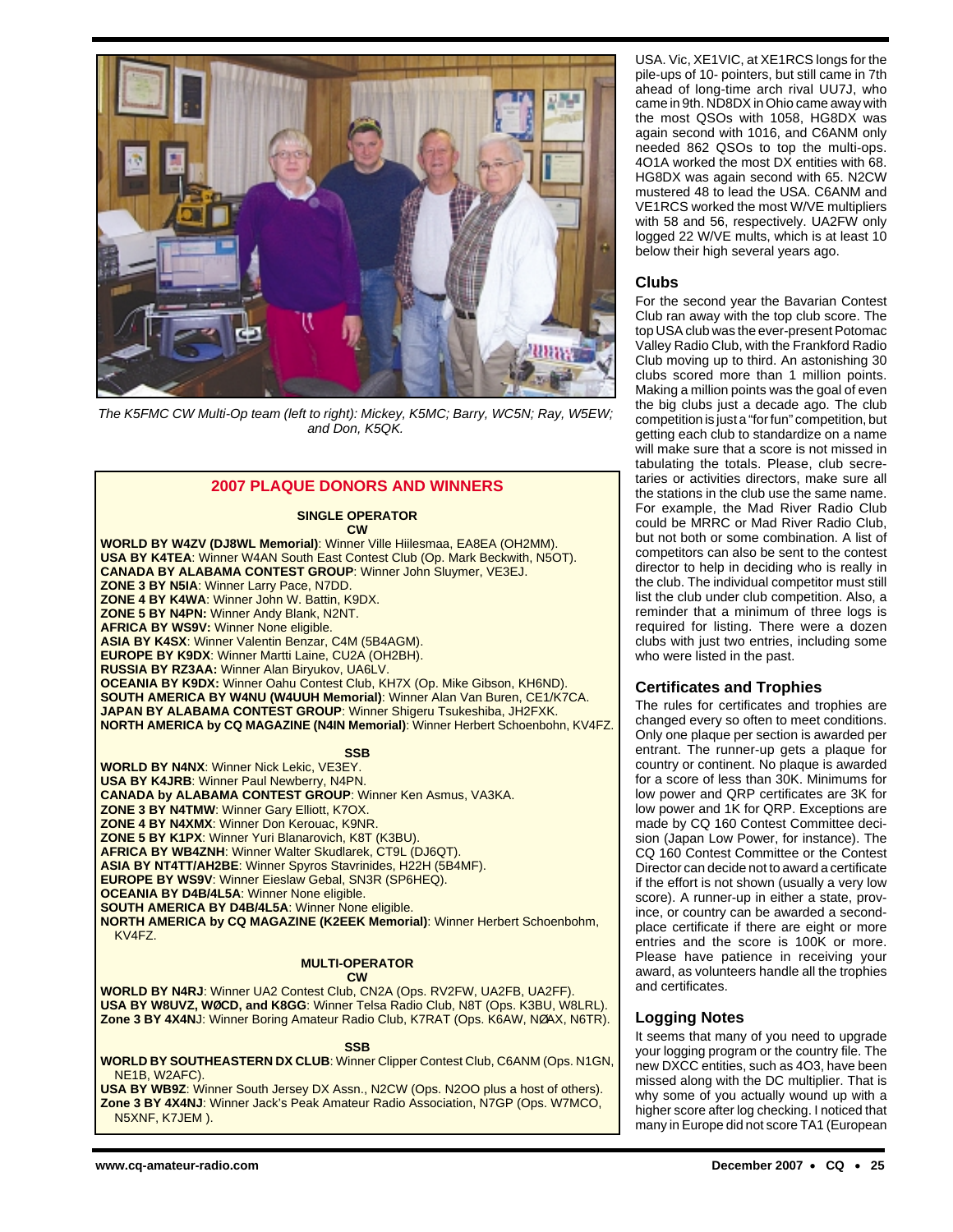Turkey). Correctly, TA1 is in Europe and a separate entity. This is why we ask every entrant to fill in the claimed score. We use that to decide if you fall into the exception list, even if you don't have enough NILs (not in logs) or uniques. A zero or blank claimed score sends you directly to the exception list. For hand logs, we see many who do not score contacts correctly. Please read the rules and score each QSO properly. The contest committee does not want to re-score logs. Send

## **TOP 10 SCORES 2007 SINGLE OPERATOR**

| <b>USA CW</b> |                                                                                                                                                           | <b>USA SSB</b> |  |
|---------------|-----------------------------------------------------------------------------------------------------------------------------------------------------------|----------------|--|
|               |                                                                                                                                                           | N4PN421,410    |  |
|               |                                                                                                                                                           | K8T 421,308    |  |
|               |                                                                                                                                                           | W4MYA 296.006  |  |
|               |                                                                                                                                                           | N3HBX 241.384  |  |
|               |                                                                                                                                                           | K1Z221,076     |  |
|               |                                                                                                                                                           | W3BGN 220.806  |  |
|               |                                                                                                                                                           | N8TR169.290    |  |
|               |                                                                                                                                                           | K9NR164,025    |  |
|               |                                                                                                                                                           | K5RX147,408    |  |
|               |                                                                                                                                                           | W3TS 140.967   |  |
|               | W4AN838,113<br>K9DX 632,968<br>N2NT 558,076<br>W4MYA 555,662<br>AA1K 512,120<br>WE3C510.715<br>KD4D490.875<br>W3BGN 489,582<br>K4PI484,955<br>NQ41480,840 |                |  |

## **VE (TOP 5)**

| <b>CW</b>                        | <b>SSB</b> |  |
|----------------------------------|------------|--|
| VE3EJ 1,015,069 VE3EY 478,842    |            |  |
| VE3DZ815.375 VA3KA381.780        |            |  |
| VY2/N3DXX751,959 VE3AP302,934    |            |  |
| VE3TA 727.650 VA5DX207.438       |            |  |
| VE2TZT 711,160 VA3DX125,244 (LP) |            |  |

| QRP (TOP 5) |                             |            |  |
|-------------|-----------------------------|------------|--|
| $CM$        |                             | <b>SSB</b> |  |
|             | KP4KE 224.544 KP4KE 219.744 |            |  |
|             | OM4KW197.142 S57SU65.856    |            |  |
|             | S54AAF 135.211 VE3SHL38.829 |            |  |
|             | DF3KV91.202 W4TMR 26.901    |            |  |
|             |                             |            |  |
|             |                             |            |  |

| DX CW |                            | <b>DX SSB</b> |                   |
|-------|----------------------------|---------------|-------------------|
|       | EA8EA1,892,500             |               | SN3R438,396       |
|       | CU2A 1,838,992             |               | LN9Z 408,947      |
|       | GM3POI 1.311.142           |               | IV3OWC365.070     |
|       | SO <sub>2</sub> R1,003,884 |               | SP7MTF361,920     |
|       | S53F931,470                |               | IZ4DPV351,588     |
|       | 4O3M894.004                |               | UA2FF326.160      |
|       | YU1LA850,212               |               | S50A 317,616      |
|       | KV4FZ 841,375              |               | EA6SX291,525      |
|       | EA3KU831,680               |               | KV4FZ282,497      |
|       | DL1AUZ821,256              |               | HG3DX248,948 (LP) |

#### **LOW POWER (TOP 6)**

|  | VE3DO 479,560 HG3DX 248,948 |  |
|--|-----------------------------|--|
|  |                             |  |
|  |                             |  |
|  |                             |  |
|  | VE3NE331,350 YO5OEF92,923   |  |
|  |                             |  |

| W/VE QRP (TOP 3) USA TOP 3 LP |  |                                                                                   |  |
|-------------------------------|--|-----------------------------------------------------------------------------------|--|
|                               |  |                                                                                   |  |
|                               |  |                                                                                   |  |
|                               |  |                                                                                   |  |
|                               |  | KØPK 61.260    W1CTN59.177<br>VA3DF 55.350 W2RR 44.022<br>AA1CA 47.971 KØRH41.211 |  |

#### **MULTI-OPERATOR CW(WW) SSB(WW)**

| CN2A3,082,880   | C6ANM466,700   |  |
|-----------------|----------------|--|
| PJ2T2.047.480   | HG8DX 461,748  |  |
| VY2ZM 1,977,697 | UA2FW426,904   |  |
| CT3FN1,317,232  | 401A 388.500   |  |
| ON4UN1.300.388  | S56P352.500    |  |
| MD4K 1,172,992  | N2CW335,808    |  |
| OM8A 1,119,669  | XE1RCS334,614  |  |
| OM7M1,105,024   | S540 329,544   |  |
| 401A 1,068,810  | UU7J 314,142   |  |
| T93J 1.009.698  | HB9CXZ 304,921 |  |

the contest director an e-mail or drop him a note if you have questions.

## **Expanded Results and Helpers**

For a list of the guest ops and members of multi-op teams, see the expanded results of the contest on the CQ website: <www.cqamateur-radio.com>.

Thanks to Eddie, W6/GØAZT; Jim, AD1C; Dave, K8CC; and Bob, W5OV, for their help with the logs. Trey, N5KO, provided the robot again this year and helped solve Cabrillo problems. My wife Jean assisted with Microsoft® issues and assisted in getting the results out. Thanks to everyone for the logs. See you in the contests next year!

73, Dave, K4JRB

# **W/VE QRM CW**

K1Y/4 was a special call for the Straight Key Century club … **K1Y/N4ARO**. Nice to see activity on CW as high as 1895 kHz … AA1K. A nasty head cold reduced my operating time to a few hours mostly on Saturday night. However, I did mange to work T32MO and ZL6QH on Sunday morning. Great ops on the other end … **AC7A**. Only worked one California station; guess I didn't stay up long enough … **AD8J**. I had two goals: work 200 Q's and 1 Japan. Ended up with 201 Q's and 2 Japan. I made my goals … **AD6ZJ**. Decent Europe opening for a change. Put 27 countries in

### **2006 Contest Corrections**

W3DQ was actually in DC and not Maryland and was the top scorer single op DC for both CW and SSB.

PJ2T was in Curacao (Netherlands Antilles) and not Aruba.

A typographical error, MP4A should have been listed as NP4A in the Top 10 box.

the log … **KØRF**. Third year for me. I am not a contester but enjoy this contest … **K1AF**. There were more stations per kHz in this contest than any others … **K2LNS**. Band conditions were excellent for QRP … K3TW. The highlight was working all continents which is a rarity for me … **K6SE (SK)**. K1DFT gave me my last state for WAS on 160 … **K7OX**. Great propagation. Best of any weekend this season …**K8IR**. Impressive turnout. Just wish I had more time to spend … **K5FA**. Location was at 7800 feet at entrance to the Rocky Mountain National Park … **W5VTS**. I have been a ham for 25 years and this is the first contest I have entered. Boy it was fun … **NE9H**. Still no Alaska for 160 WAS … **N2FY**. Operated the first night with the SWR jumping all over. Replaced a fried standoff the next morning. What a difference … **KW2J**. The high point was working CN2A with QRP … **W4TMR**. Finally worked ZL6QH … **W5XX**. Great thrill to work both Europe and Africa from W6 … **W7DR**. Does anyone from VE4 operate 160?...**W7GKF**. Operated from a mountain cabin

## **The 2008 160 Meter Contests**

The dates for the 2008 CQ WW 160 Meter Contests are set for CW January 26–27 and SSB February 23–24. The contests run from 0000Z the first date to 2359Z the second date. Logs can be submitted as hand logs to CQ, or in Cabrillo format via e-mail. You may also submit electronic logs on diskette (3.5-inch, please), also sent to CQ. We must hold everyone to our required log deadlines of February 28, 2008 for CW and March 31, 2008 for SSB. Please clearly mark envelopes for hand logs either SSB or CW. **Computer generated hand logs MUST include a diskette to be considered.** Mailed logs must bear a postmark no later than the deadline for consideration.

Send all hand logs to CQ 160 Meter Contest, 25 Newbridge Road, Hicksville, NY 11801. For 2008 CW e-logs go to <160cw@ kkn.net> and SSB e-logs go to <160ssb@ kkn.net>. Remember to put your call in the Subject line of the e-mail. This call is put into the master to make sure it matches the call of the entry. Name the log call.log (K4JRB.LOG for example).

Complete rules for the contest can be found in the November 2007 issue of CQ and at the CQ website: <www.cq-amateur-radio.com>.



In the CW contest Mike, W7DRA/Ø, operated his low-power boatanchor station from Nebraska.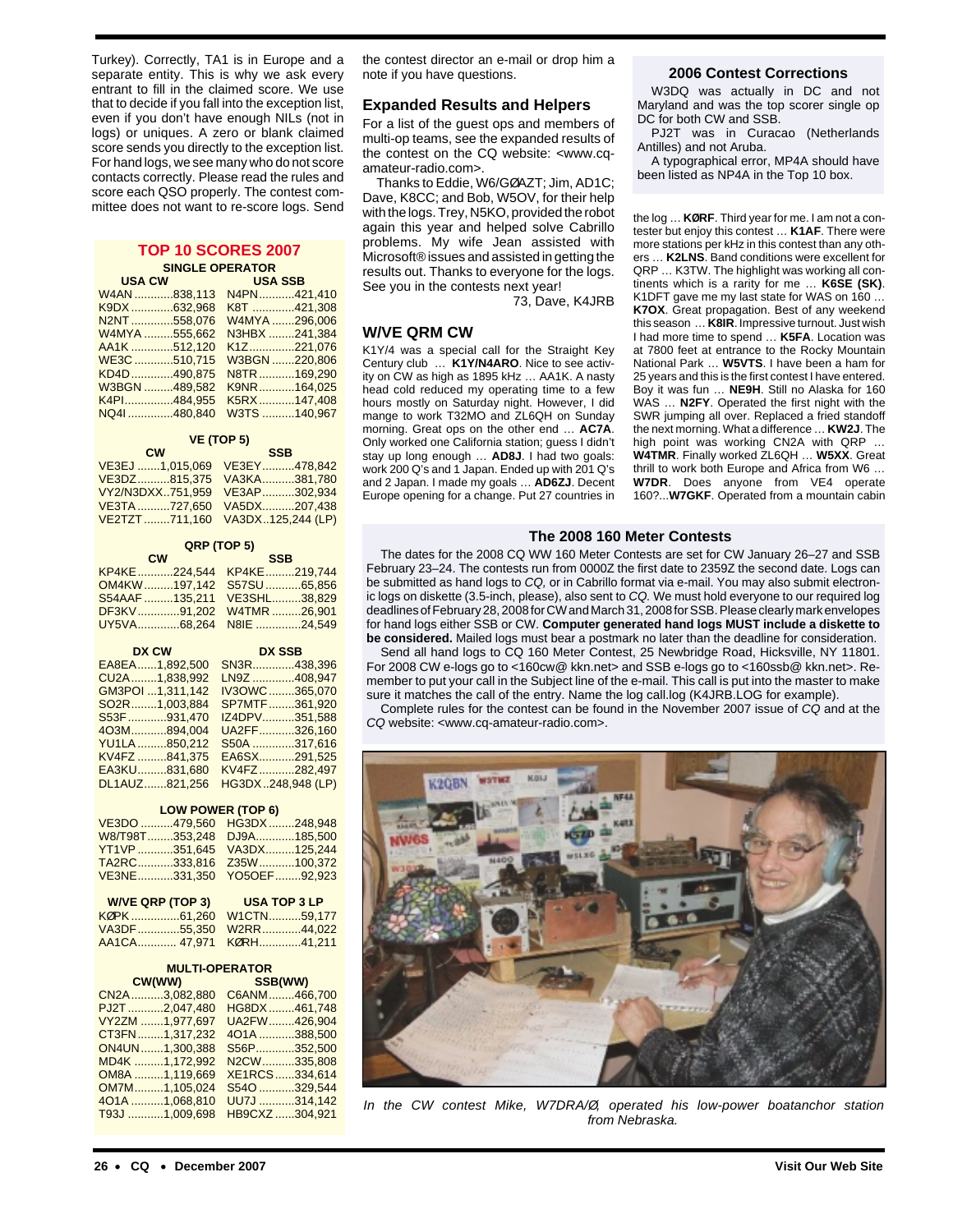## **2007 CLUB SCORES**

(Minimum of 3 three entries required for listing)

| BELOKRANJEC CONTEST CLUB (SLOVENIA)2,478,536 |  |  |
|----------------------------------------------|--|--|
|                                              |  |  |
|                                              |  |  |
|                                              |  |  |
|                                              |  |  |
|                                              |  |  |
|                                              |  |  |
|                                              |  |  |
|                                              |  |  |
|                                              |  |  |
|                                              |  |  |
|                                              |  |  |
|                                              |  |  |
|                                              |  |  |
|                                              |  |  |
|                                              |  |  |
|                                              |  |  |
|                                              |  |  |
|                                              |  |  |
|                                              |  |  |
|                                              |  |  |
|                                              |  |  |
|                                              |  |  |
|                                              |  |  |

with no commercial power available … **NA7G**. Why send RST when everyone sends 599 ... **KØLMD**. Made WAS on QRP … .**KØPK**. Paper logging is the pits … **VE6SF**. 54th year of contesting … **W6PU**. Wow, the log looked like 20 meters … **K8XXX**. Thanks to John Evans, N3HBX, for allowing me to operate his great station … **KD4D**. Missed ND and RI … **KO7X**. Will be shooting for 600K next year … **KU1CW**. Minus 25 degrees C outside, snow on the ground, and deer prowling around gave us a real sense of isolation … **VE2OJ**. Friday night played havoc with the antenna but a calm Saturday night allowed the 140-foot balloon vertical to work great … **VE3MGY**. Who said CW was dead? ... **VE7CA**. It was neat working EY8MM, UN4LW, and 4L2M … **VY2ZM**. Competition gets tougher the older you get but it's still fun … **W3BGN**. Next year will have a decent antenna … **W3WH**. Not too bad for a slow CW operator … **WK4P**. Biggest thrill was to be back on the air, as home and station were destroyed by Hurricane Katrina … **WD5BJT**.

## **DX QRM CW**

The 160 meter contest is fun for me but the radar from China made it very difficult to QSO USA or Europe … **JJØMEF**. I heard many stations from the USA but no QSOs as no amplifier here … **NP3CW**. Very modest setup in the back yard but enjoyed working the contest … **OZ2A**. When you are located at 12 degrees north of the equator on 160 meters, you learn to exploit the night by embracing the noise! The DX Engineering 4-square RX array worked well, even installed Field Day style over Curacao's rocky, dusty ground. It's a "keeper"! Thanks to all those who worked us! ... **PJ2T**. Pleased to run my 7th CQ 160 CW Contest in row and get my personal best score, with a 'new one,' CN2A. Glad to work 18 YO stations! Good condx to Middle East and Central Asia. Best wishes … **YO2IS**. With an output of less than 5 watts and a long call means very few of the big guns hear you. They are tool busy CQing … **YI9CC/5**. No one In radius of 1000 km of me in Siberia … **UAØSR**. Location is ideal for working USA, but it becomes challenging if one can not spread out callers of pileups because with RIT ±70 Hz you hear callsigns of neighboring QSOs … **V31YN**. Took the opportunity to work a couple of new entities for DXCC on 160 … **SM7BVO**. Lot's of fun with the contest and our interactive website (audio/video/log) 160.pc5m.com. See you next year … PC5M. Unfortunately no PI4COM multi operation this year as work did not allow any team member the time after coming back from VU7. So, only 5 hours of FUN.....**PA1AW**. I got two new ones on Top band while testing a few hours with my new K1EL WinKeyer and N1MM Logger. They both work great …

**OH3BU**. Great contest. Very happy with end result with only a G5RV and 2x 41m raised radials. Highlight: Being called by J46J for a new mult … **M3CVN**. Sunday was good to both USA and Asia. Worked three new ones in Asia … **LZ2JE**. My computer crashed after 17 QSOs. So sorry for those who are not in my log … **LY2BOS**. Just a part-time activity to activate the new club callsign for the Helvetia Contest. It was very nice to work Top band in good condx. Phil, HB9FMU, and Stephan, HB9DDO, operating from HB9CA's QTH … **HB9CT**. Good propagation towards Asia, less favorable into W/VE. Had to cope with an absolutely crowded band from 1810 to 1850. Most of the time used the 12 dB attenuator, IPO, and VRF with the Mk V. I can understand my fellow amateurs operate above 1850; QRM is less but contesting for DL is not allowed there … **DL9YX**. Lost time in amplifier repairs. First one busted in the first 20 minutes and the second on Sunday afternoon … **CT1FJK**.

## **W/VE QRM SSB**

Being told by NN2L that I had a booming signal while using a dipole 15 feet off the ground … **K1OYB**. Band was much quieter on Saturday night … **WØHXL**. Very pleased with the results of my first 160 meter contest … **VA3TSG**. 160 meters is the greatest band. People help you make the QSO … **WA9TZE**. High noise level kept the score down this year … **W4TMR**. Run off the air by a vicious wind and rain storm and only able to operate a few hours … **W5UMS (W8FR op.)**. I need to install a good DX antenna as my horizontal dipole at 20 feet does not get it … **AF1T**. Ice on the antenna caused high SWR then brought the antenna down … **N8XA**. Only operated 160 for about six weeks … **K9ZE**. Working the contest with an antenna of my own design … **K1DFT**. Tough to get through the European screen for DX … **K1HAP**. First "CQ" contest. Had fun but next 160 contest will have a better receive antenna. Looking forward to next year … **AE1P**. The most fun 2 hrs I've had on 160 SSB...**K1TO**. Amazed to surpass 500 Q's first night with the static … **K5RX**. Went well until the balloon escaped … **K6NN**. Heavy snow static and QRN the first night. Second night conditions quieted down somewhat. K1JB called in the second night at 1144Z giving me Maine for my last state for SSB WAS … **K7OX**. Awesome results with 75m antenna because storm destroyed the 160 antenna … .**K9IDQ**. Apologies to all I could not pull through the strong QRN, and thanks to all who patiently repeated exchanges until I got it right … **K9UW**. First time I have been able to run on 160 ... **KE1H**. This was our 4th SJDXA club entry in this contest. It has become our primary "annual" club activity. We share the wonderful 160 antenna farm with the